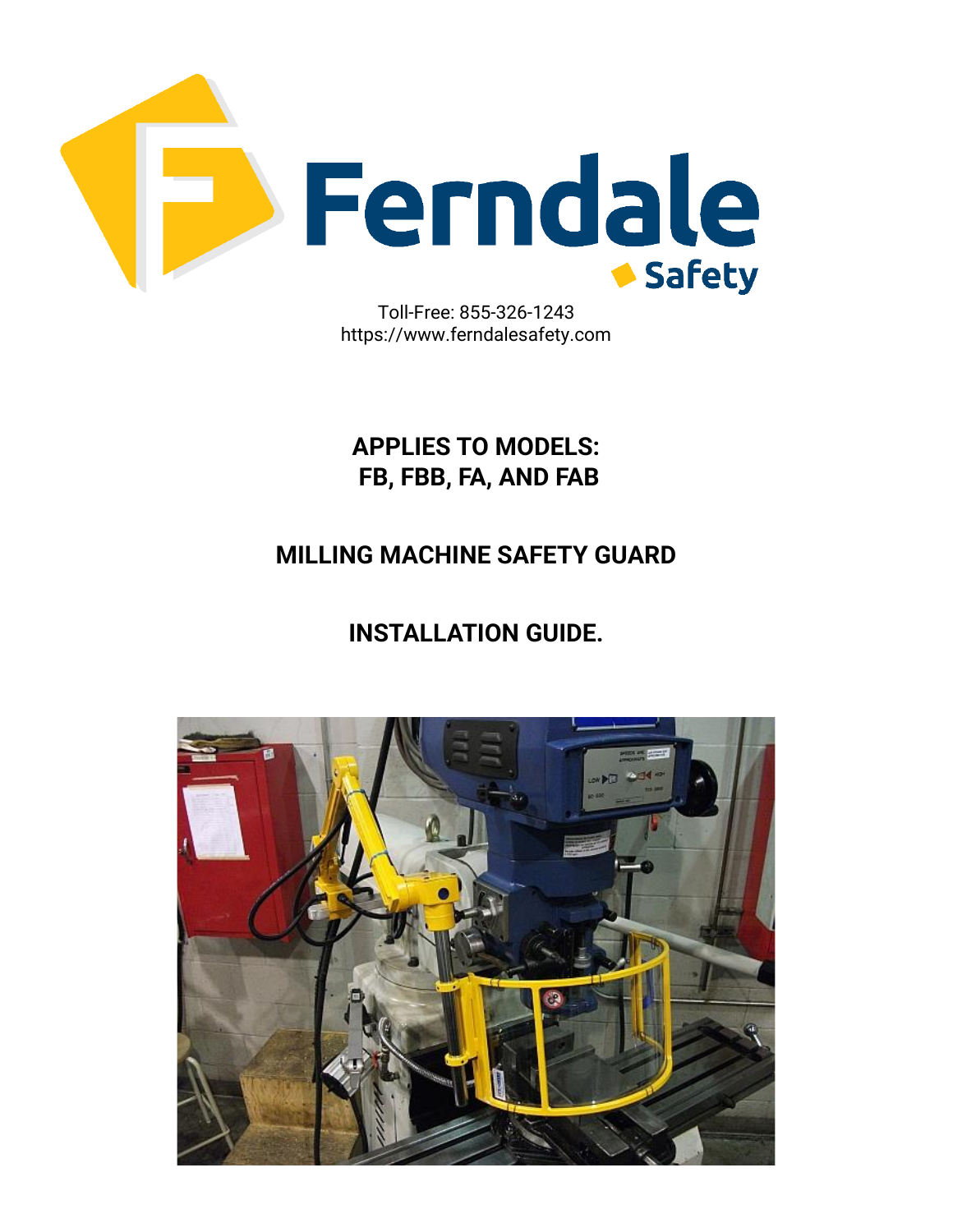Thank you for your purchase of our milling machine safety guard. You now have the highest quality safety guard available. Ferndale Safety designed this guard to be easy to install and provide years of trouble-free service. The polycarbonate shield protects flying objects just like chips and coolants and prevents access to rotating parts.

# **Mounting and Installation**

Tools required for installation (Not Included):

- Drill
- #7 or 13/64" drill bit
- ¼-20 tap, tap wrench, and hex bolts
- Set of metric and SAE hex keys

For an electrical connection, you may need one or more of the following (Not Included).

- Wire strippers
- Utility knife
- Screwdrivers
- Hole saw or step drill
- Cable glands
- Cable connectors

Would you please make sure that you have everything included with your shipment? Remove all packing material from the arm assembly and shield.

1x Arm assembly (Varies with model)

1x Aluminum cast mounting bracket (Pre-assembled with arm assembly)

1x Polycarbonate screen assembly (Varies with model)

The mounting bracket is pre-installed on the arm assembly. Remove the bracket for easier installation by loosening the two set screws located on the arm assembly.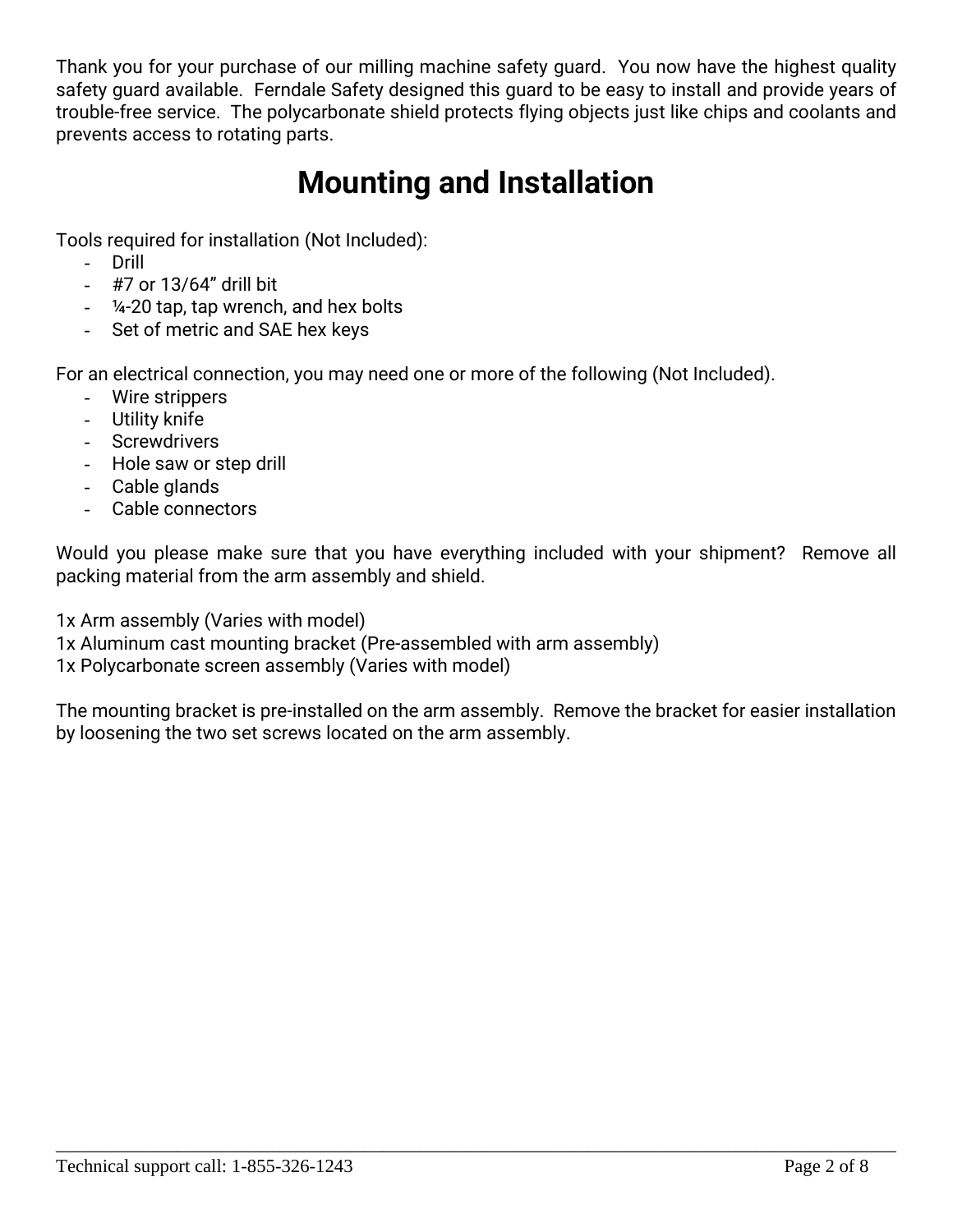



#### Step 1

With one hand, place the mounting bracket flush and level on the machine. The bracket should be 20" to 30" behind the spindle and on the ram. The exact positioning is unnecessary as the safety guard will be later adjusted—Mark the four mounting holes with a marker and punch. Drill and tap the four holes using a #7 drill bit and ¼-20" tap. Mount the bracket by inserting four ¼-20" bolts through the holes provided in the mounting bracket. Use bolts long enough to enter the machine casing at least  $\frac{1}{2}$ ". Use the four long set screws provided on the mounting bracket to level it horizontally and perpendicular to the machine.

#### Step 2

Install the arm assembly by sliding it on the mounting bracket. Position the arm and tighten the two set screws underneath the arm to set it in place. Adjust the arm by using the adjustment points to position the arm more or less like the photo in figure 2. Mount the polycarbonate screen by sliding the mounting rings over the silver arm mounting shaft. The shields have four or more set screws to set the shield to the silver shaft. NOTE: Before permanently tightening the set screws, ensure that you have turned the shaft fully clockwise and performed all final adjustments.

#### Step 3

Using the adjustments points (See figure 2), position the safety shield between the point of operation and the operator. Ensure that the safety guard is clear of any automatic table movements or control levers and switches.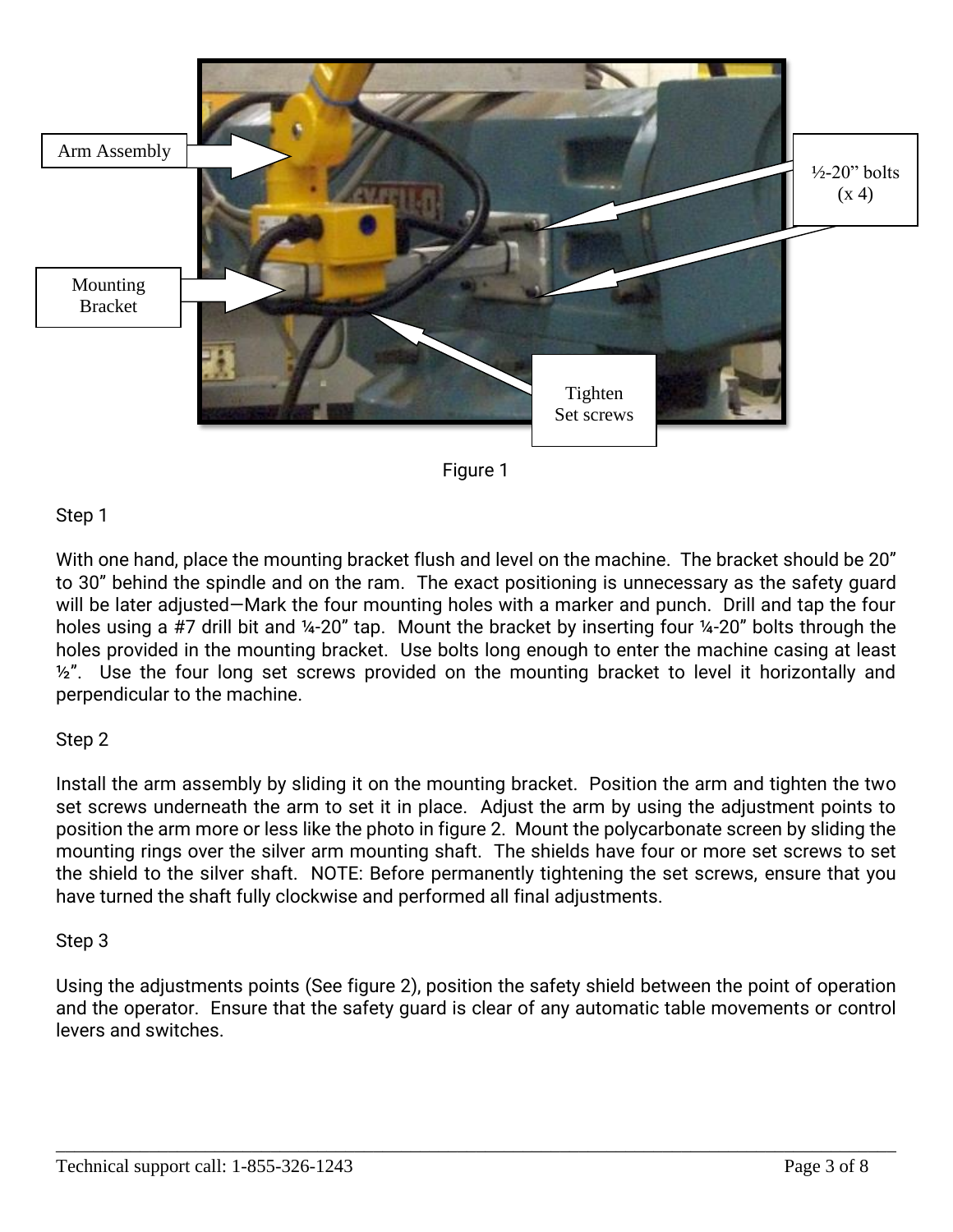

Figure 2 (Arrows above show adjustment points)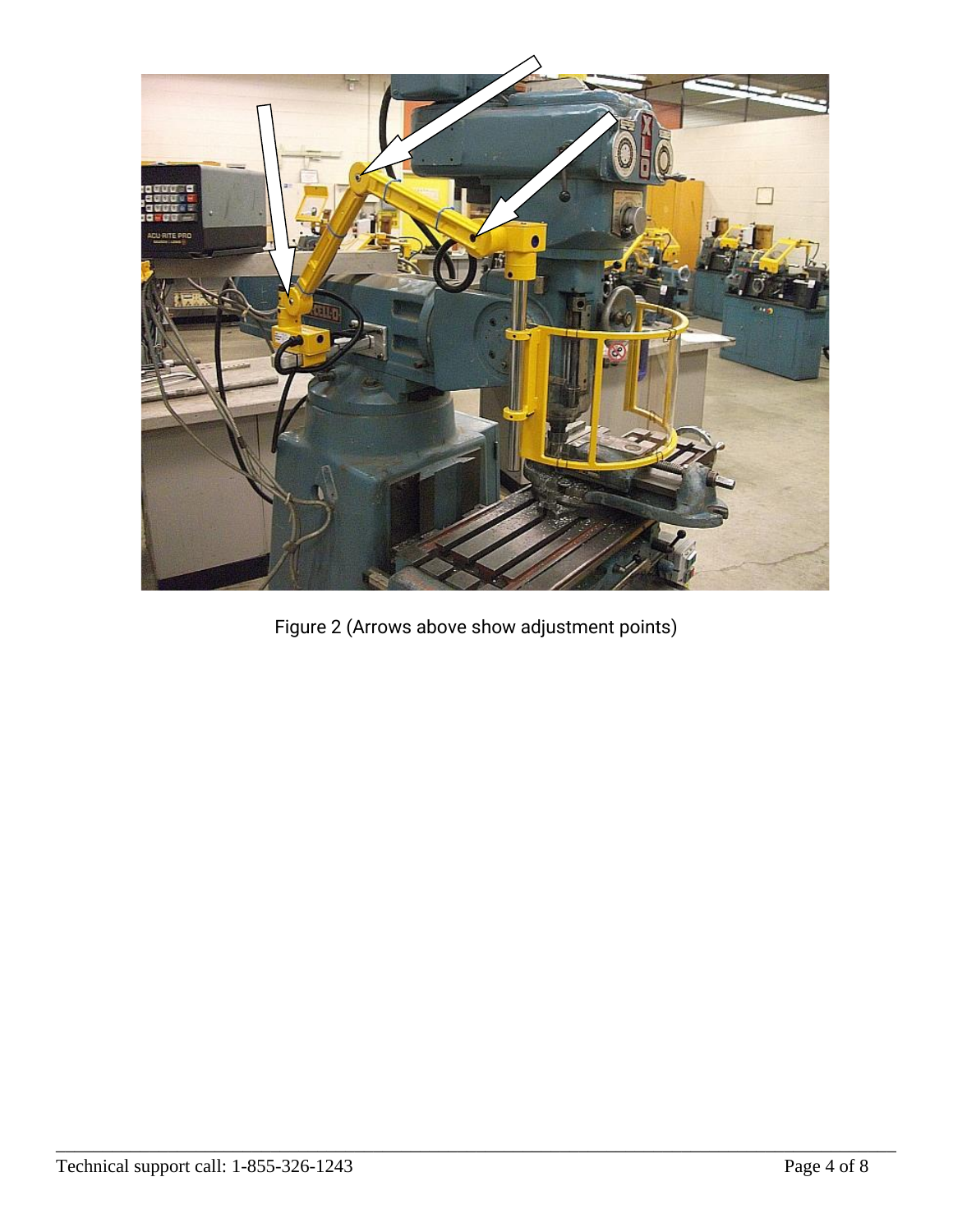# **Electrical Connection**

### Technical specifications:

- Manufacturer: Telemecanique
- Metal enclosure switch, IP65 rated degree of protection conforming to IEC 60529
- Operational characteristics: 3A @ 240VAC, 0.1A @ 240VDC
- Two switches (model FB, FA, BF, AF) or three switches (model FBB, FAB, BBF, BAF) wired in series
- Seven wire system (2x NC and 1x NO electrical contacts plus one ground wire)
- Mechanical durability: 100000 operating cycles
- Ambient air temperature conditions: -25 .... +70 °C

#### **Wire color chart**

| <b>Black</b> | Black/White stripe | Contact Normally Closed #1   |
|--------------|--------------------|------------------------------|
| Red          | Red/Red stripe     | Contact Normally Closed #2   |
| <b>Brown</b> | Blue               | <b>Contact Normally Open</b> |
| Green        |                    | Ground                       |



The above diagram gives an example of an electrical connection to the machine. The dotted square box indicates internal switches inside your Repar2 milling machine safety guard. The area between the two dotted lines represents the internal wiring inside your machine, which may differ.

### **Danger! High Voltage**

**Voltages of up to 600 volts are present. When any machine panel is open, there is a risk of injury, electrocution, and death. A qualified technician must make electrical connections.**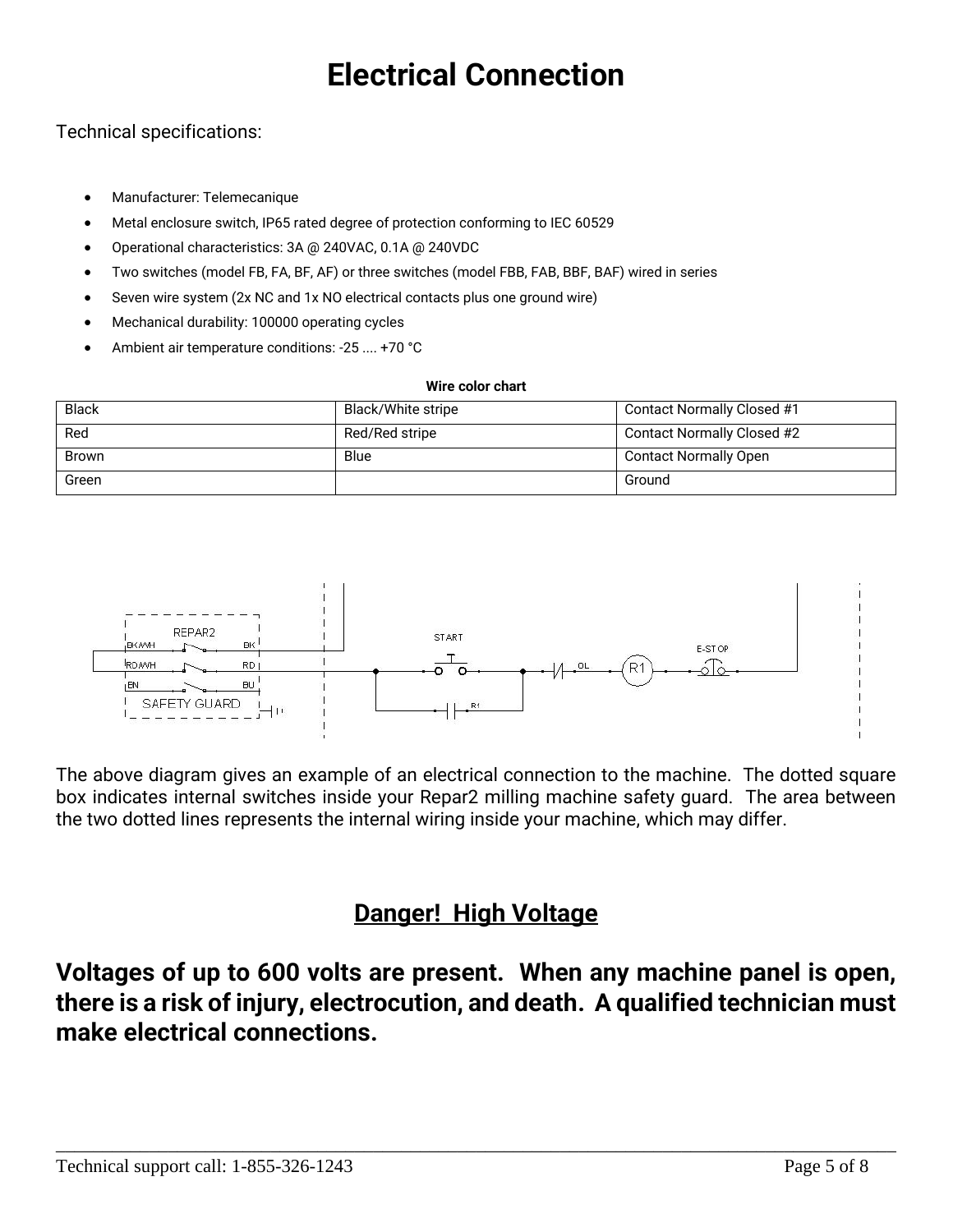

## **Mounting position change instructions**

The arms for the following safety guards are set up during the manufacturing phase for right mounting on milling machines.

### **FB, FBB, FA, FAB, BF, BBF, AF, BAF**

To change the safety guard from right to lefthand mounting (or vise-versa):

There are cam assemblies that have to be modified slightly inside two switch enclosures. Note that the aluminum mounting bracket can be removed and switched to the other side by loosening two setscrews under the switch enclosure.



#### **Step 1**

Locate the round blue cap located on the back of the switch enclosure nearest the aluminum mounting bracket.

#### **Step 2:**

Remove the plastic cap. Turn the arm while holding the switch enclosure until you see a small set screw and can no longer turn the arm. Using a metric hex key, loosen the set screw, then rotate the arm in the other direction until you can go no further. Do not allow the cam/set screw to rotate with the arm. Keep the hex key in the set screw during rotation. Finally, tighten the set screw and replace the cap.

### **Step 3:**

Do the same procedure for the switch enclosure located on the shield side of the arm.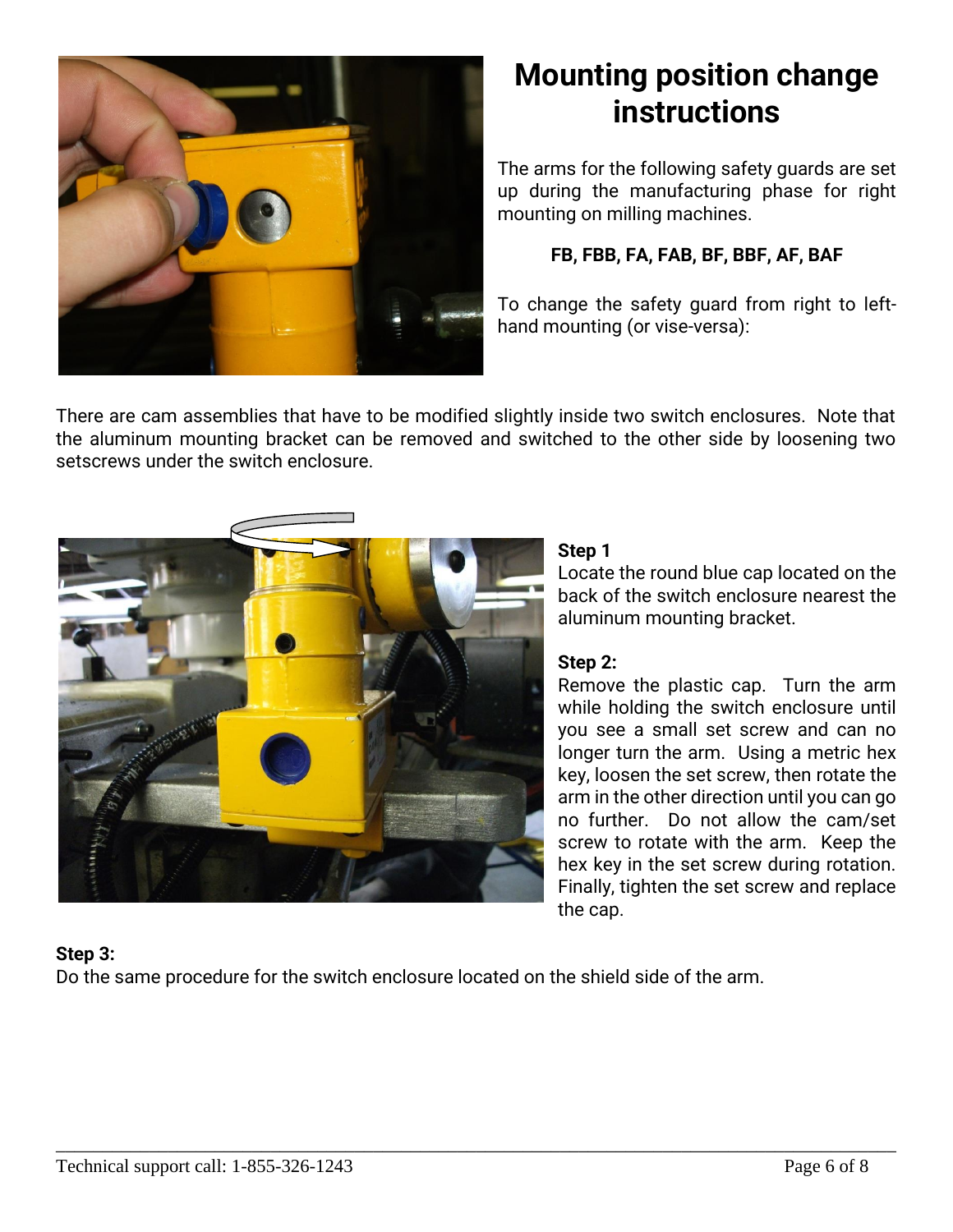### **Tightening Rotation Points**

Rotation points can be stiffened or loosened by adjusting two set screws near the rotation point on the stationary base. The set screws put pressure on a felt pad to tighten the rotation of the shaft. Tightening the set-screws is useful to prevent the screen from opening by itself due to vibration caused by the machine. The two set screws should be adjusted equally. Make small adjustments between testing rotation so as not to over-tighten adjustment screws. See the below photo to locate the two points of adjustment.